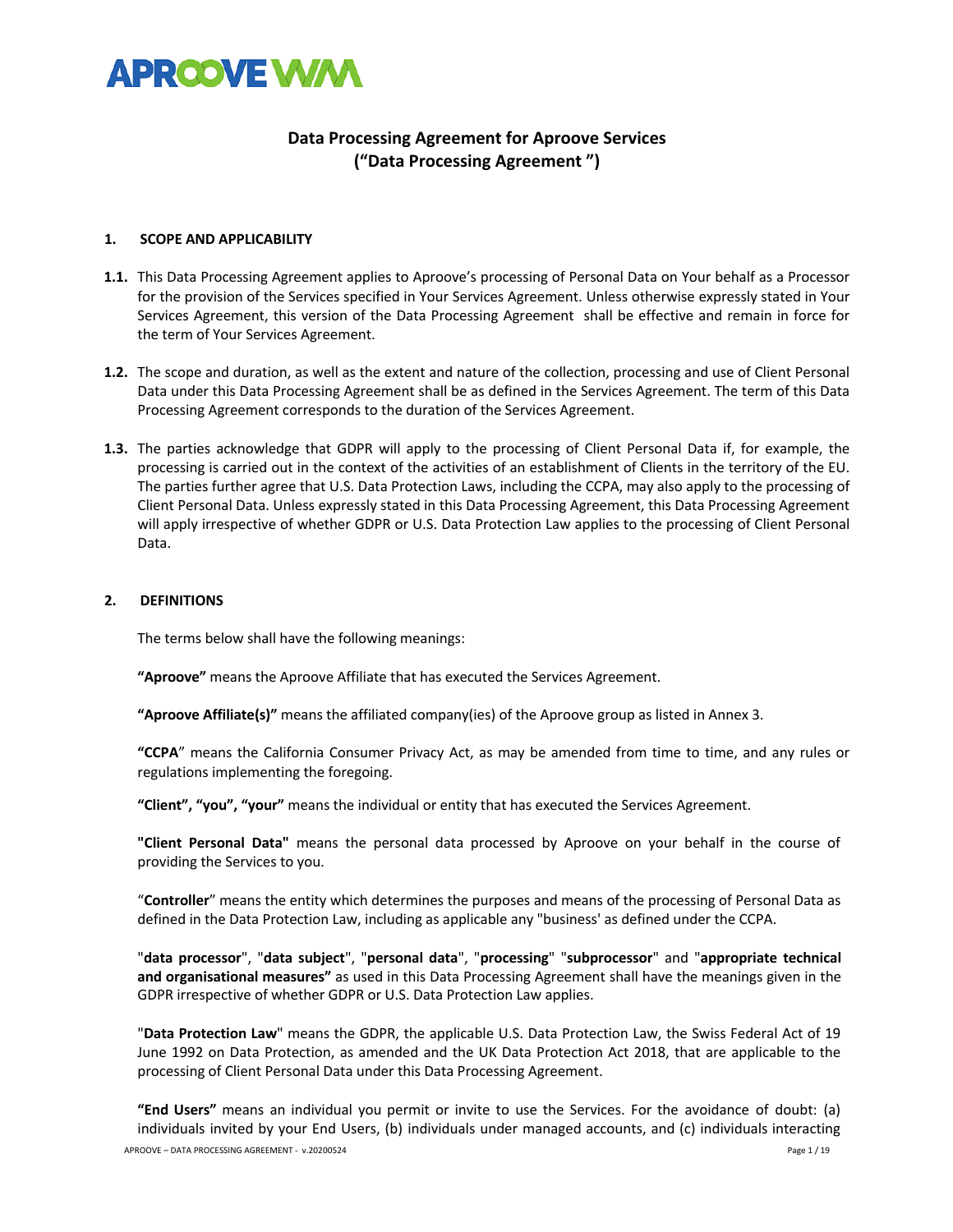

with a Service as your customers, suppliers or other third parties are also considered End Users.

**"Europe"** means for the purposes of this Data Processing Agreement (i) the European Economic Area, consisting of the EU Member States, Iceland, Lichtenstein and Norway; (ii) Switzerland and (iii) the UK after it withdraws from the EU.

"**GDPR**" means the Regulation (EU) 2016/679 of the European Parliament and of the Council of 27 April 2016 on the protection of natural persons with regard to the processing of personal data and on the free movement of such data (General Data Protection Regulation),as supplemented by applicable EU Member State law and as incorporated into the EEA Agreement;.

**"Personal Data Breach"** means a breach of security leading to the misappropriation or accidental or unlawful destruction, loss, alteration, unauthorized disclosure of, or access to, Personal Data transmitted, stored or otherwise Processed on Aproove systems or the Services environment that compromises the security, confidentiality or integrity of such Personal Data.

"**Processor**" means the entity which Processes Client Personal Data on behalf of the Controller means, collectively, both the Cloud Services and Professional Services, including as applicable any "service provider" as defined by the CCPA.

**"Services"** means our means, collectively, both the Cloud Services and Professional Services provided to you under the Services Agreement.

"**Services Agreement**" means (i) the applicable order for the Services you have purchased from Aproove; (ii) the applicable cloud services agreement referenced in the applicable Order Form, and (iii) the Service Specifications.

**"U.S. Data Protection Law"** means data protection or privacy laws applicable to Client Personal Data in force within the United States, including the CCPA.

Other capitalized terms have the definitions provided for them in the Services Agreement.

#### **3. PROCESSING OF PERSONAL DATA**

- **3.1.** The provisions of this Section 3 shall apply where Data Protection Law applies to your processing of Client Personal Data and where we process that Client Personal Data as a data processor in the course of providing you the Services. If U.S. Data Protection Law applies to either party's processing of Client Personal Data, the relevant party will comply with any obligations applicable to it under that law with respect to the processing of that Client Personal Data.
- **3.2.** The subject-matter of the data processing is providing the Services and the processing will be carried out until we cease to provide any Services to you. Annex 1 of this Data Processing Agreement sets out the nature and purpose of the processing, the types of Client Personal Data we process and the data subjects whose Client Personal Data is processed.
- **3.3.** You are responsible for ensuring that the processing of personal data takes place in compliance with Data Protection Law and this Data Processing Agreement. You have the right and obligation to make decisions about the purposes and means of the processing of personal data. You shall be responsible, among other, for ensuring that the processing of personal data, which we are instructed to perform, has a legal basis.
- **3.4.** When we process Client Personal Data in the course of providing Services to you, we will:

3.4.1. process the Client Personal Data only in accordance with documented instructions from you (as set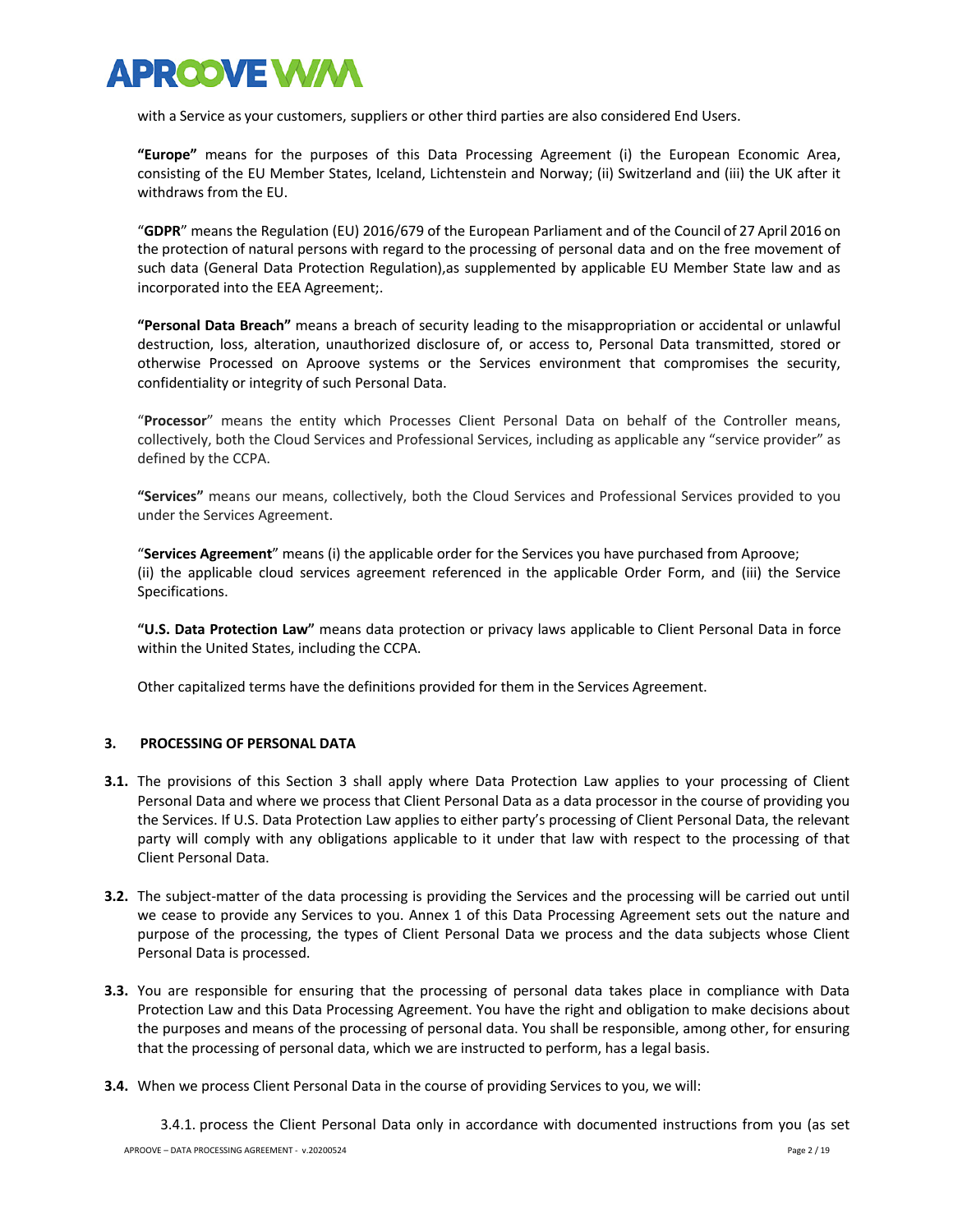

forth in this Data Processing Agreement or the Services Agreement or as directed by you through the Services). If applicable law requires us to process the Client Personal Data for any other purpose, we will inform you of this requirement first, unless such law(s) prohibit this on important grounds of public interest;

- 3.4.2. notify you promptly if, in our opinion, an instruction for the processing of Client Personal Data given by you infringes applicable Data Protection Law;
- 3.4.3. assist you, taking into account the nature of the processing:
	- a) by appropriate technical and organizational measures and where possible, in fulfilling your obligations to respond to requests from data subjects exercising their rights;
	- b) in ensuring compliance with the obligations pursuant to Articles 32 to 36 of the GDPR, taking into account the information available to us; and
	- c) by making available to you all information reasonably requested by you for the purpose of demonstrating that your obligations relating to the appointment of processors as set out in Article 28 of the GDPR have been met.
- 3.4.4. not give access to or transfer any Client Personal Data to any third party for such third party's independent use (e.g., not directly related to providing the Services) without your prior written consent. You consent to our appointment of the Aproove affiliates and applicable third party subprocessors listed at https://www.aproove.com/legals for the purposes described in this Data Processing Agreement. We may update the list of approved sub-processors, at which point you will have the opportunity to object within forty-five (45) days by terminating the Services Agreement for convenience. To receive notice of updates to the list of sub-processors please subscribe at the link provided above. When engaging sub-processors in the processing of Client Personal Data, we are responsible for the performance of each sub-processor. We will include in our agreement with any such third party sub-processor terms which are at least as favourable to you as those contained herein and as are required by applicable Data Protection Law.;
- 3.4.5. ensure that our personnel required to access the Client Personal Data are subject to a binding duty of confidentiality with regard to such Client Personal Data;
- 3.4.6. except as set forth in Section 3.3.5 above or in accordance with documented instructions from you (as set forth in this Data Processing Agreement or the Services Agreement or as directed by you through the Services), ensure that none of our personnel publish, disclose or divulge any Client Personal Data to any third party;
- 3.4.7. upon your written request following the expiration or earlier termination of the Services Agreement securely return to you such Client Personal Data, and unless prohibited under applicable law delete such Client Data in our possession in compliance with procedures and retention periods outlined in our Services Agreement;
- 3.4.8. on the condition that you have entered into an applicable non-disclosure agreement with us:
	- a) allow you and your authorized representatives to access and review up-to- date attestations, certifications, reports or extracts thereof from independent bodies (e.g., external auditors, internal audit, data protection auditors) or other suitable certifications to ensure compliance with the terms of this Data Processing Agreement; or
	- b) where required by Data Protection Law or the Standard Contractual Clauses (where the GDPR is applicable) contained in Annex 4 (and in accordance with this Section 3.4.8), allow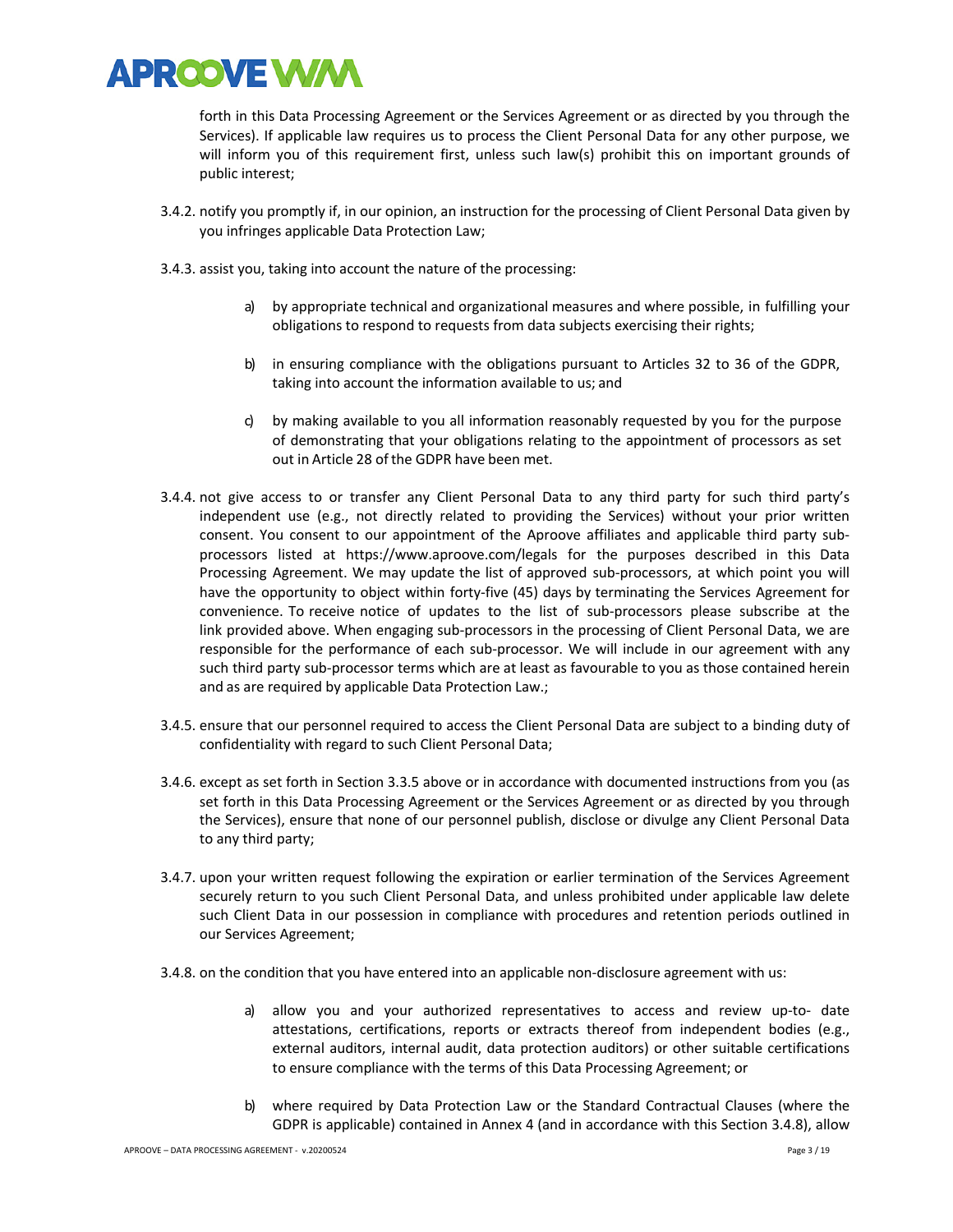

you and authorized representatives to conduct audits (including inspections) during the term of the Services Agreement to ensure compliance with the terms of this Data Processing Agreement. Notwithstanding the foregoing, any audit must be conducted during our regular business hours, with reasonable advance notice to us and subject to reasonable confidentiality procedures. The scope of any audit shall not require us to disclose to you or your authorized representatives, or to allow you or your authorized representatives to access:

- o any data or information of any other Aproove Client;
- o any Aproove internal accounting or financial information;
- o any Aproove trade secret;
- $\circ$  any information that, in our reasonable opinion could: 1) compromise the security of our systems or premises; or 2) cause us to breach our obligations under Data Protection Law or our security, confidentiality and or privacy obligations to any other Aproove Client or any third party; or
- o any information that you or your authorized representatives seek to access for any reason other than the good faith fulfilment of your obligations under the Data Protection Law and our compliance with the terms of this Data Processing Agreement.
- c) In addition, audits shall be limited to once per year, unless 1) we have experienced a Personal Data Breach within the prior twelve (12) months which has impacted your Client Personal Data; or 2) an audit reveals a material noncompliance. If we decline or are unable to follow your instructions regarding audits permitted under this Section 3.4.8 (or the Standard Contractual Clauses, where applicable), you are entitled to terminate this Data Processing Agreement and the Services Agreement for convenience.

#### **4. PROCESSING OF CLIENT PERSONAL DATA SUBJECT TO U.S. DATA PROTECTION LAW**

The parties agree that this section 4 shall apply only to Client Personal Data that is protected by U.S. Data Protection Law. In addition to the processing requirements set out in Section 3 above, where we process Client Data Under U.S. Data Protection Law,we shall not retain, use, sell or otherwise disclose Client Personal Data other than as required by law or as needed to provide the Services to you. For purposes of this section 4, the term "sell" shall have the meanings given in the CCPA irrespective of whether CCPA or GDPR applies.

#### **5. SECURITY AND NOTIFICATION OF PERSONAL DATA BREACH**

- **5.1.** We shall implement and maintain appropriate technical and organizational measures to protect the Client Personal Data against unauthorized or unlawful processing and against accidental loss, destruction, damage, theft, alteration or disclosure in accordance with Annex 2. These measures shall be appropriate to the harm which might result from any unauthorized or unlawful processing, accidental loss, destruction, damage or theft of Client Personal Data and appropriate to the nature of the Client Personal Data which is to be protected. We may amend the technical and organizational measures, provided that the new measures do not fall short of the level of security provided by the specified measures
- **5.2.** If we become aware of and confirm any Personal Data Breach we will notify you without undue delay. We shall assist You in notifying the personal data breach to the competent supervisory authority.

#### **6. DATA TRANSFERS**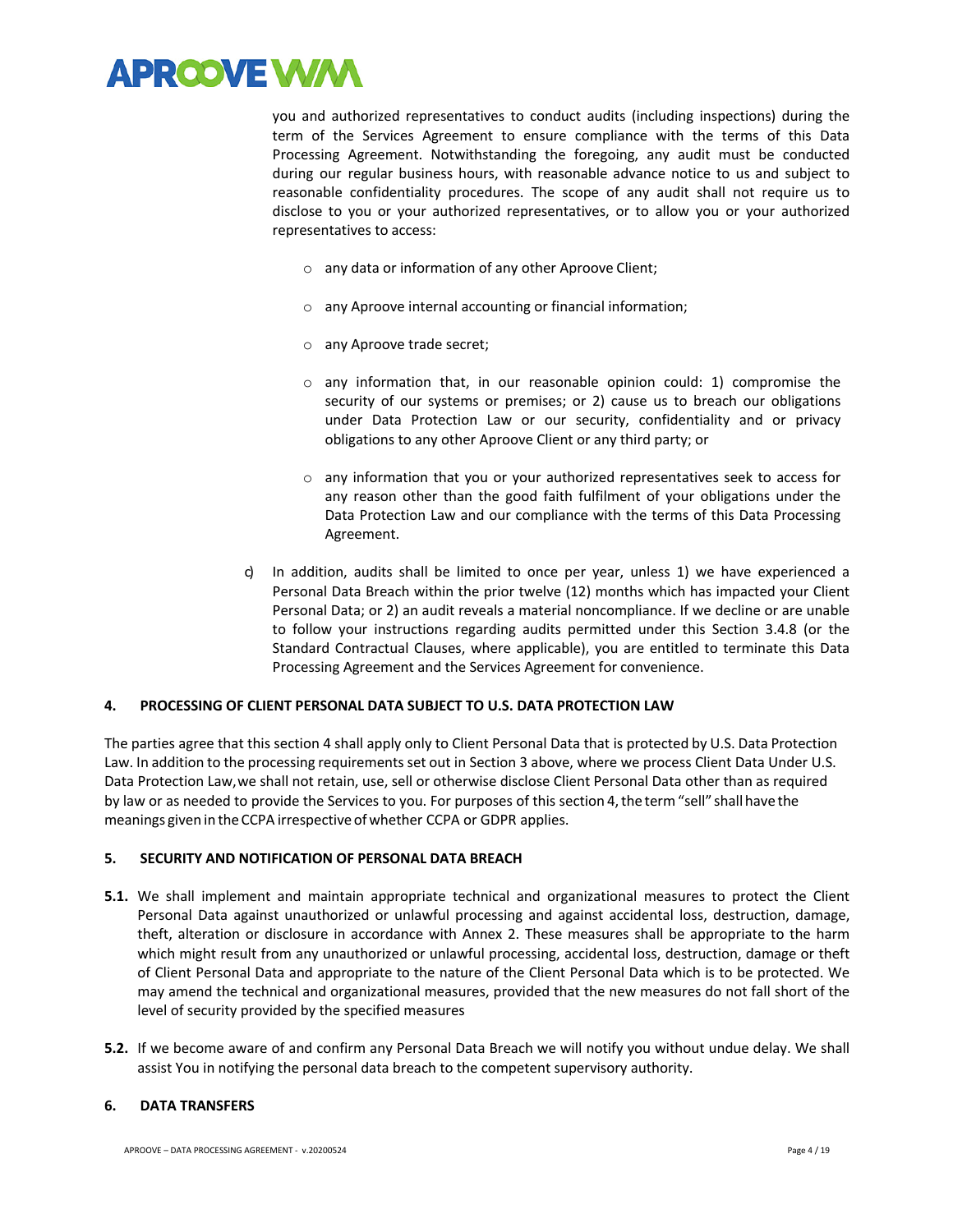# **APROOVE W/W**

The parties agree that this section 6 shall apply only to Client Personal Data that is protected by GDPR and such Client Personal Data is transferred outside the European Economic Area (EEA) to Aproove, either directly or via onward transfer.

## **6.1. EU-U.S. and Swiss-U.S. Privacy Shield Frameworks**

Aproove Affiliates comply with the EU-U.S. and Swiss-U.S. Privacy Shield Frameworks ("**Privacy Shield**"). Where the transfer of Client Personal Data is made to a Privacy Shield-certified entity, we agree to process Client Personal Data covered by Privacy Shield in accordance with the Privacy Shield Principles. We agree to comply with Privacy Shield throughout the term of the Services Agreement.

## **6.2. European Commission Standard Contractual Clauses (2010/87/EU)**

The terms of the Standard Contractual Clauses outlined in Annex 4 will apply where the applicable transfer of Client Personal Data is (a) not subject to the laws of a jurisdiction recognized by the European Commission as providing an adequate level of protection for personal data (as described in the GDPR); or (b) not covered by a suitable framework or otherlegally adequate transfer mechanism recognized by the relevant authorities or courts as providing an adequate level of protection for personal data, including but not limited to EU-U.S. and Swiss-U.S. Privacy Shield Frameworks. In the event of any conflict or inconsistency between the provisions of this Data Processing Agreement and the Standard Contractual Clauses outlined in Annex 4, the provisions of the Standard Contractual Clauses shall prevail. In the event that any provision of the Standard Contractual Clauses is held illegal or unenforceable in a judicial proceeding, such provision shall be severed and shall be inoperative, and the remainder of the Standard Contractual Clauses and the terms of this Data Processing Agreement shall remain operative and binding on the parties.

## **7. MISCELLANEOUS.**

- **7.1.** Client acknowledges and agrees that as part of providing the Services and services, Aproove has the right to use data relating to or obtained in connection with the operation, support or use of the Services for its legitimate internal business purposes, such as to support billing processes, to administer the Services, to improve, benchmark, and develop our products and services, to comply with applicable laws (including law enforcement requests), to ensure the security of our Services and to prevent fraud or mitigate risk. To the extent any such data is personal data, Aproove warrants and agrees that: (i) it will process such personal data in compliance with Data Protection Law and only for the purposes that are compatible with those described in this Section 7.1; (ii) it will not use Client Personal Data for any other purpose or disclose it externally unless it has first aggregated and anonymised the data so that it does not identify the Client or any other person or entity. Aproove further agrees that itshall be a Controller and solely responsible and liable for any of its processing of personal data pursuant to this Section 7.1.
- **7.2.** Through use of the Services, as further described in the Services Agreement, you or your End Users, as applicable, may elect to grant third parties visibility to your data or content (which may include Client Personal Data). You also understand that user profile information for the Services may be publicly visible. Nothing in this Data Processing Agreement prohibits (and, for the avoidance of doubt, Sections 3.3.5 and 3.3.7 above do not apply to) Aproove making visible your data or content (which may include Client Personal Data) to third parties consistent with this paragraph, as directed by you or your End Users through the Services.
- **7.3.** In the event of any conflict or inconsistency between the provisions of the Services Agreement and this Data Processing Agreement, the provisions of this Data Processing Agreement shall prevail. This Data Processing Agreement is subject to the governing law and venue terms in the Services Agreement, except as otherwise provided in Annex 4 to the extent Annex 4 applies. For avoidance of doubt and to the extent allowed by applicable law, any and all liability under this Data Processing Agreement (including its Annexes) will be governed by the limitations of liability and other relevant provisions of the Services Agreement. Without limiting the foregoing, any liability arising under this Data Processing Agreement shall be subject to the limitations of liability under the Services Agreement as if such liability arose under the Services Agreement or the applicable order, and any liability of a party, its affiliates, their signatories or their suppliers arising under this Data Processing Agreement will be aggregated with any other applicable liability arising under the Services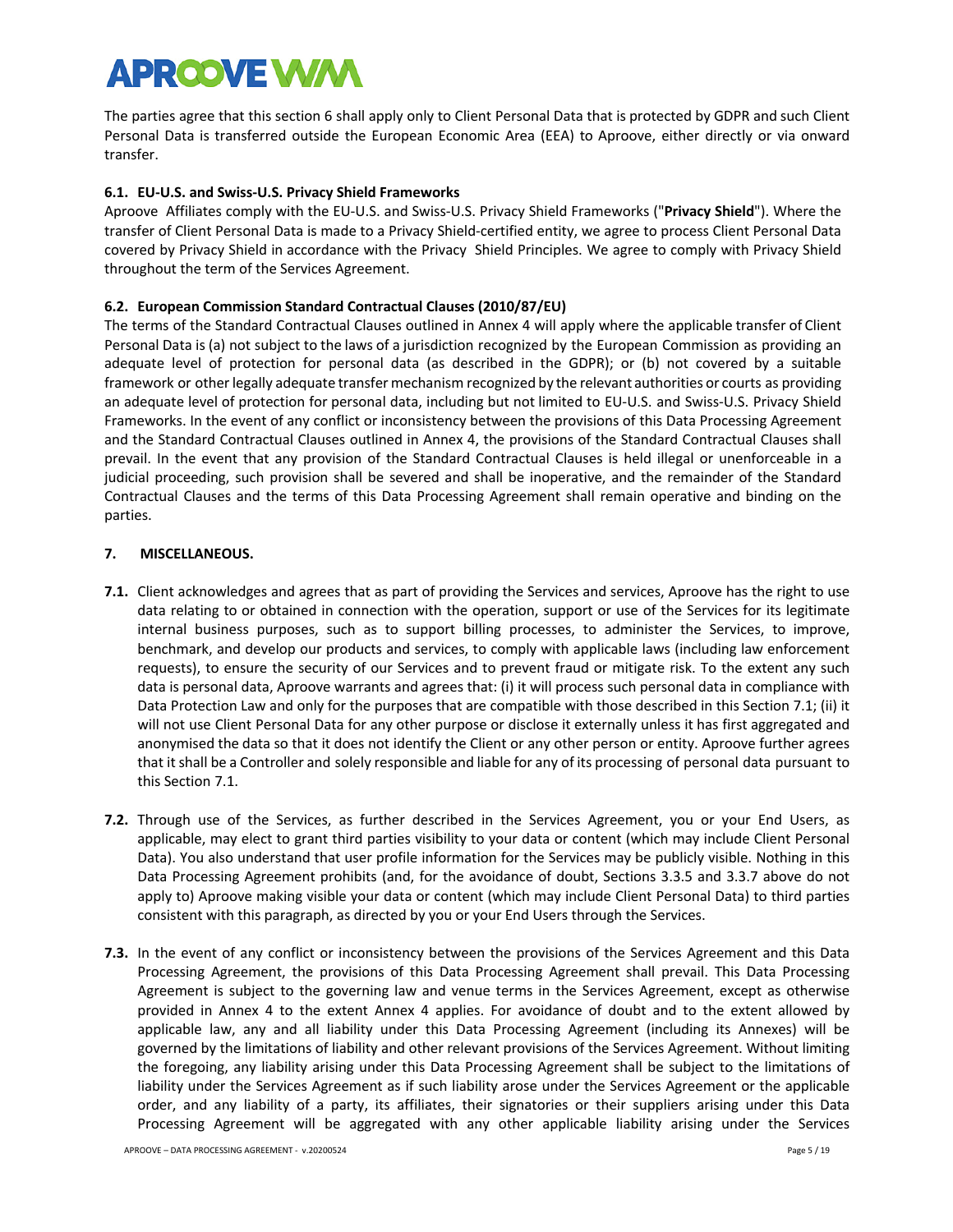

Agreement for purposes of applying any applicable liability caps. Save as specifically modified and amended in this Data Processing Agreement, all of the terms, provisions and requirements contained in the Services Agreement shall remain in full force and effect and govern this Data Processing Agreement. Except as otherwise expressly provided herein, no supplement, modification, or amendment of this Data Processing Agreement will be binding, unless executed in writing by a duly authorized representative of each party to this Data Processing Agreement. If any provision of the Data Processing Agreement is held illegal or unenforceable in a judicial proceeding, such provision shall be severed and shall be inoperative, and the remainder of this Data Processing Agreement shall remain operative and binding on the parties.

\*\*\*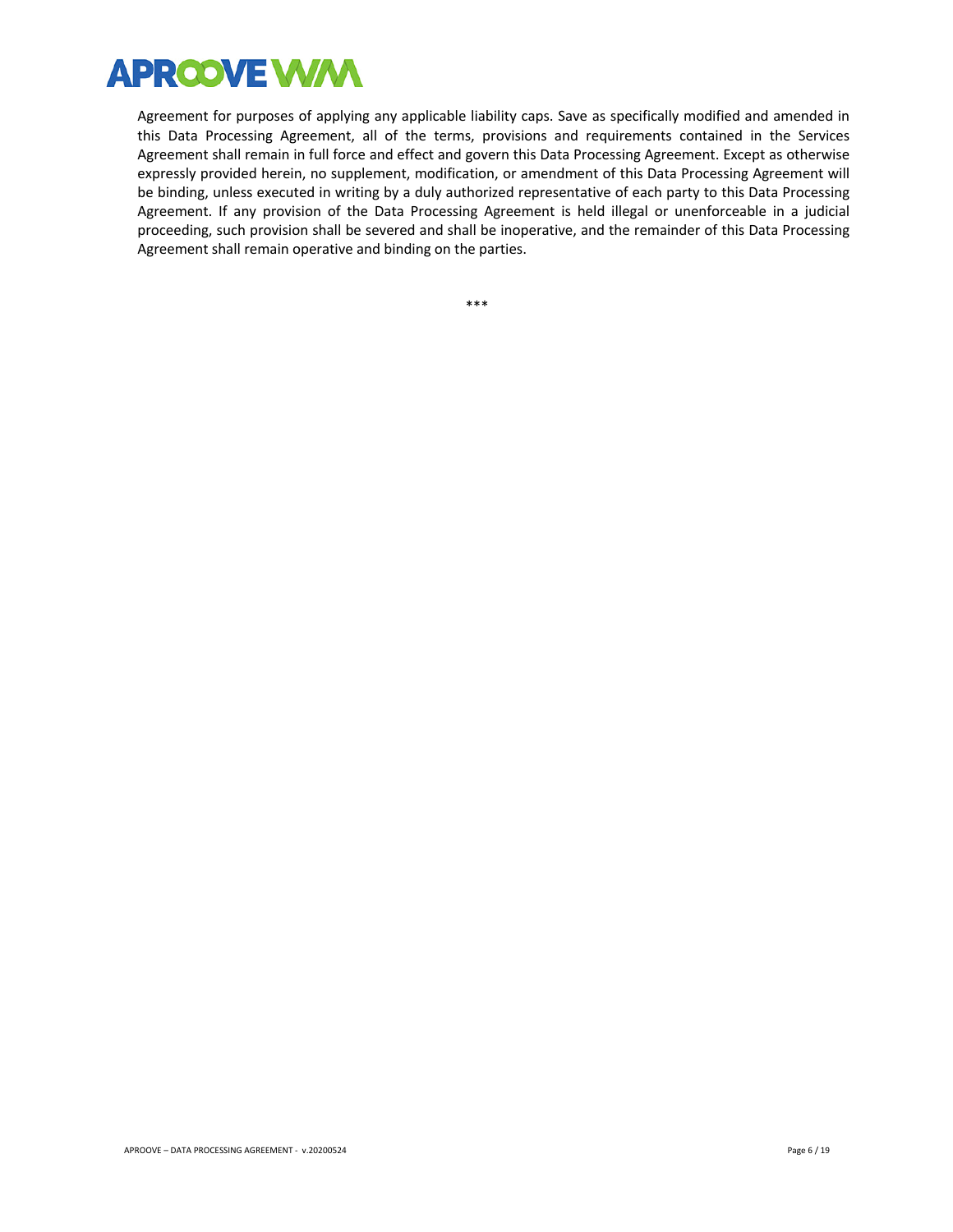## **APROOVE W/W**

## **Annex 1**

## **Data**

## **A.1. Data subjects**

The personal data concern End Users of the Services, in addition to individuals whose personal data is supplied by End Users of the Services.

## **A.2. Categories of data**

The personal data transferred concern the following categories of data:

- Direct identifying information (e.g., name, email address, telephone).
- Indirect identifying information (e.g., job title, gender, date of birth).
- Device identification data and traffic data (e.g., IP addresses, MAC addresses, weblogs).
- Any personal data supplied by users of the Services.

## **A.3. Special categories of data**

Aproove does not knowingly collect (and Client or End Users shall not submit or upload) any special categories of data (as defined under the Data Protection Legislation).

## **A.4. Purposes of processing**

The personal data is processed for the purposes of providing the Services in accordance with the Services Agreement.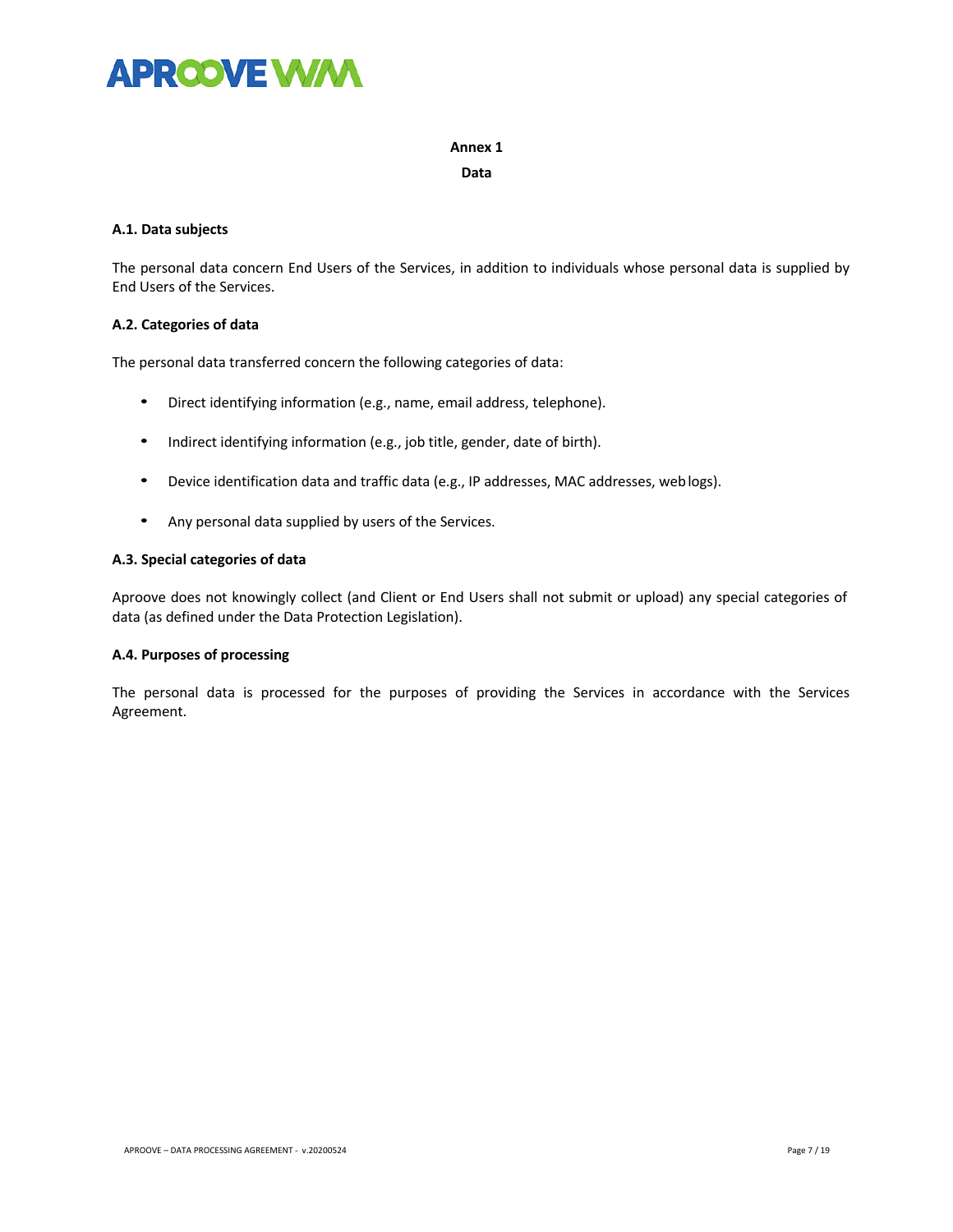

#### **Annex 2 Security Measures**

#### **1. Access control to premises and facilities**

Measures must be taken to prevent unauthorized physical access to premises and facilities holding personal data. Measures shall include:

- Access control system
- ID reader, magnetic card, chip card
- (Issue of) keys
- Door locking (electric door openers etc.)
- Surveillance facilities
- Alarm system, video/CCTV monitor
- Logging of facility exits/entries

#### **2. Access control to systems**

Measures must be taken to prevent unauthorized access to IT systems. These must include the following technical and organizational measures for user identification and authentication:

- Password procedures (incl. special characters, minimum length, forced change of password)
- No access for guest users or anonymous accounts
- Central management of system access
- Access to IT systems subject to approval from HR management and IT system administrators

#### **3. Access control to data**

Measures must be taken to prevent authorized users from accessing data beyond their authorized access rights and prevent the unauthorized input, reading, copying, removal modification or disclosure of data. These measures shall include:

- Differentiated access rights
- Access rights defined according to duties
- Automated log of user access via IT systems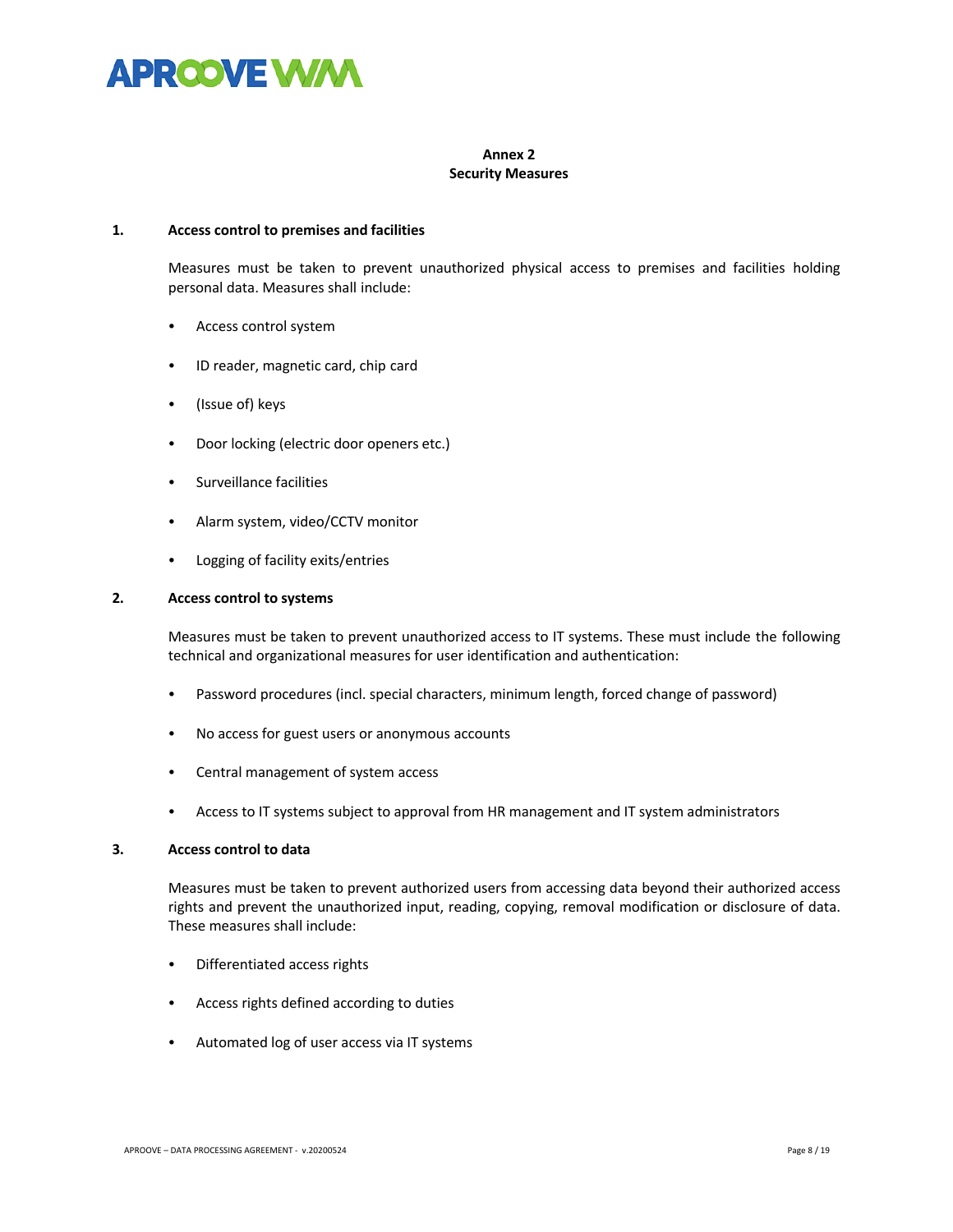## **APROOVE W/W**

• Measures to prevent the use of automated data-processing systems by unauthorized persons using data communication equipment

#### **4. Disclosure control**

Measures must be taken to prevent the unauthorized access, alteration or removal of data during transfer, and to ensure that all transfers are secure and are logged. These measures shall include:

- Compulsory use of a wholly-owned private network for all data transfers
- Encryption using a VPN for remote access, transport and communication ofdata.
- Creating an audit trail of all data transfers

#### **5. Input control**

Measures must be put in place to ensure all data management and maintenance is logged, and an audit trail of whether data have been entered, changed or removed (deleted) and by whom must be maintained.

Measures should include:

- Logging user activities on IT systems
- That it is possible to verify and establish to which bodies personal data have been or may be transmitted or made available using data communication equipment
- That it is possible to verify and establish which personal data have been input into automated dataprocessing systems and when and by whom the data have been input;

#### **6. Job control**

Measures should be put in place to ensure that data is processed strictly in compliance with the data importer's instructions. These measures must include:

- Unambiguous wording of contractual instructions
- Monitoring of contract performance

#### **7. Availability control**

Measures should be put in place designed to ensure that data are protected against accidental destruction or loss.

These measures mustinclude:

- Installed systems may, in the case of interruption, be restored
- Systems are functioning, and that faults are reported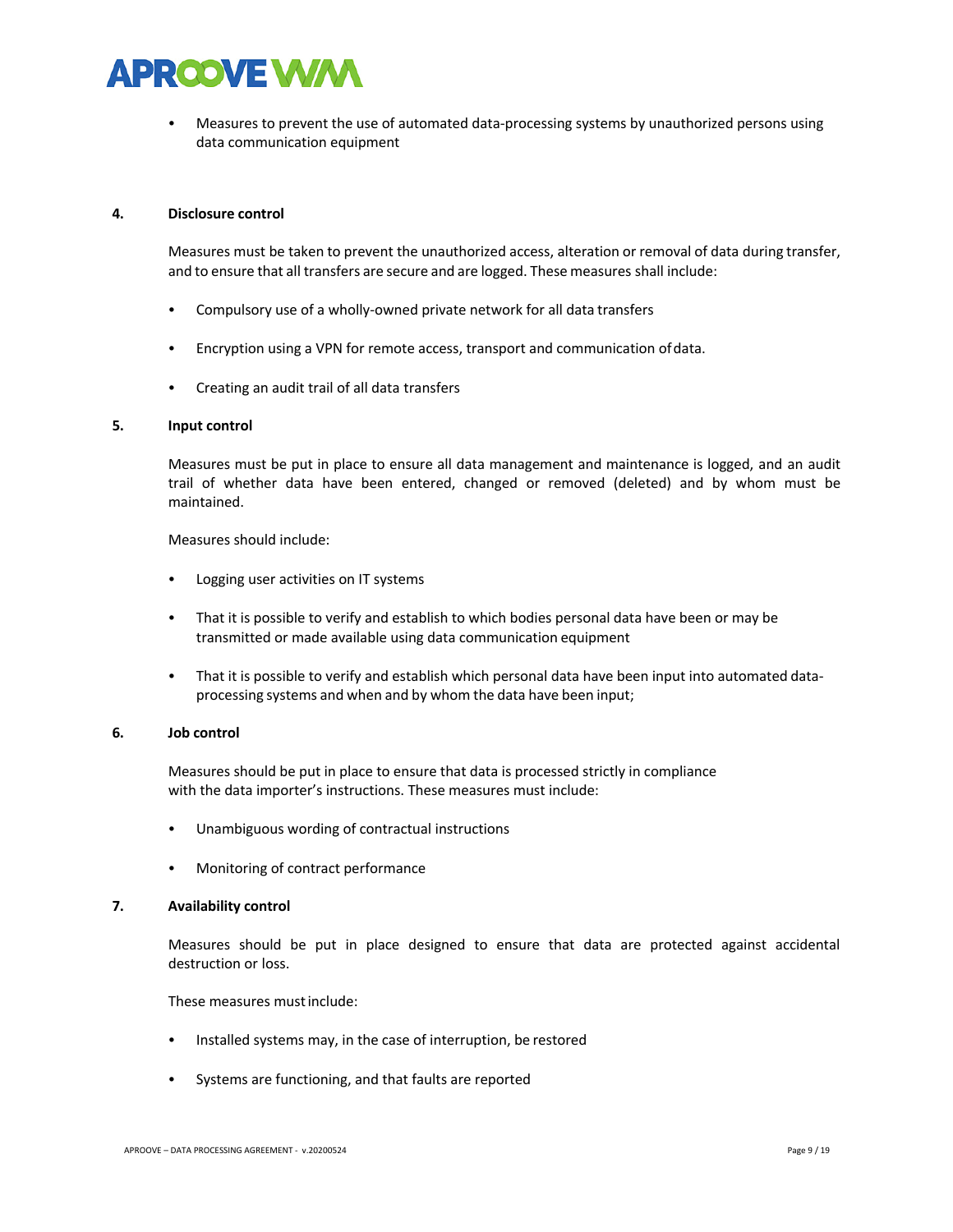## **APROOVE W/M**

- Stored personal data cannot be corrupted by means of a malfunctioning of thesystem
- Uninterruptible power supply (UPS)
- Business Continuity procedures
- Remote storage
- Anti-virus/firewall systems

#### **8. Segregation control**

Measures should be put in place to allow data collected for different purposes to be processed separately.

These measures should include:

- Restriction of access to data stored for different purposes according to staffduties.
- Segregation of business IT systems
- Segregation of IT testing and production environments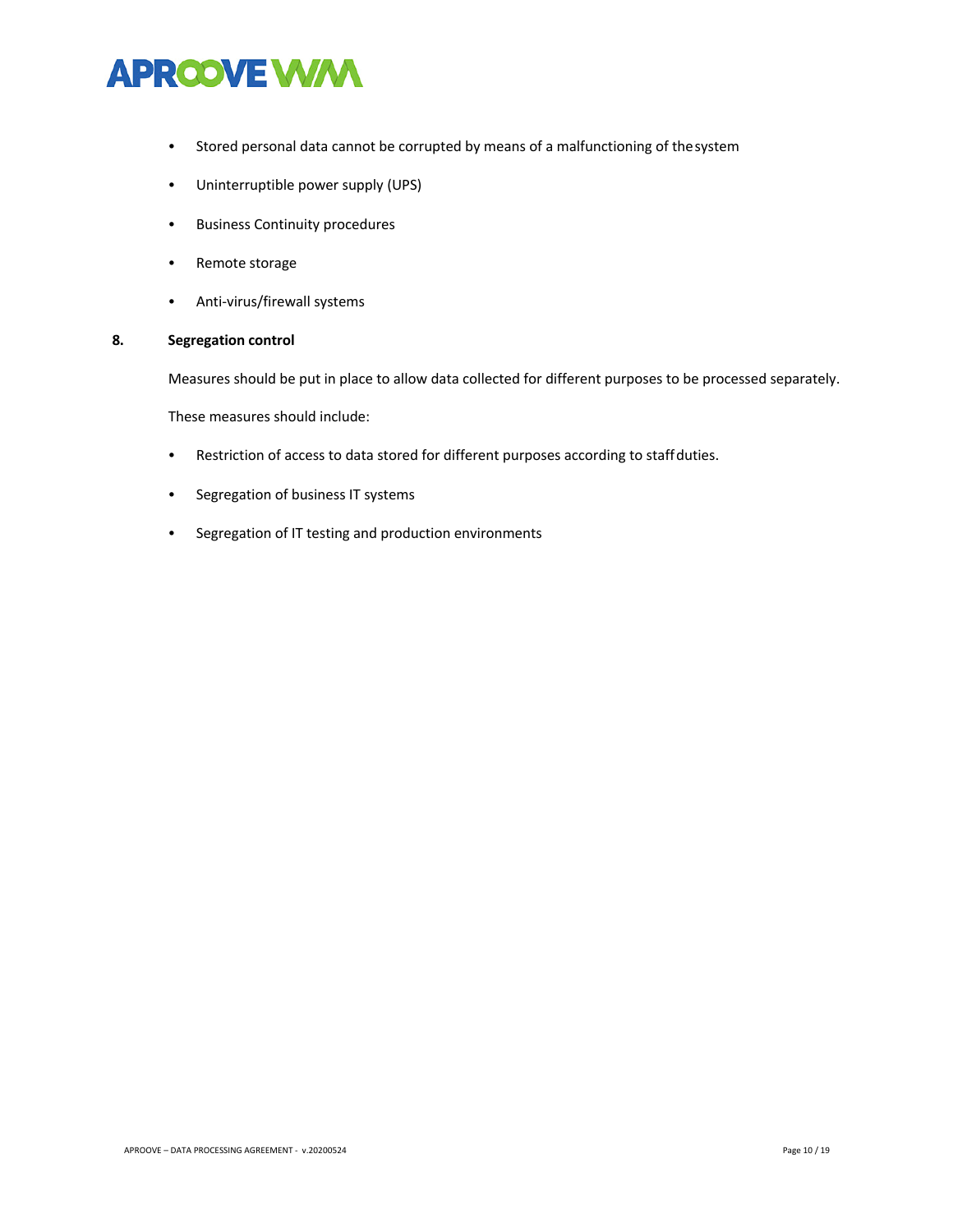

## **Annex 3 Aproove Affiliates**

- Aproove SA, a company incorporated under the laws of Belgium with registered office at 1, Boulevard Initalis, 7000 Mons, Belgium and registered with Crossroads bank for Enterprise under number 0867.065.974.
- Aproove Technologies, Inc., an Illinois corporation, with offices located at 132 N. York Street, Suite 1A, Elmhurst, IL 60120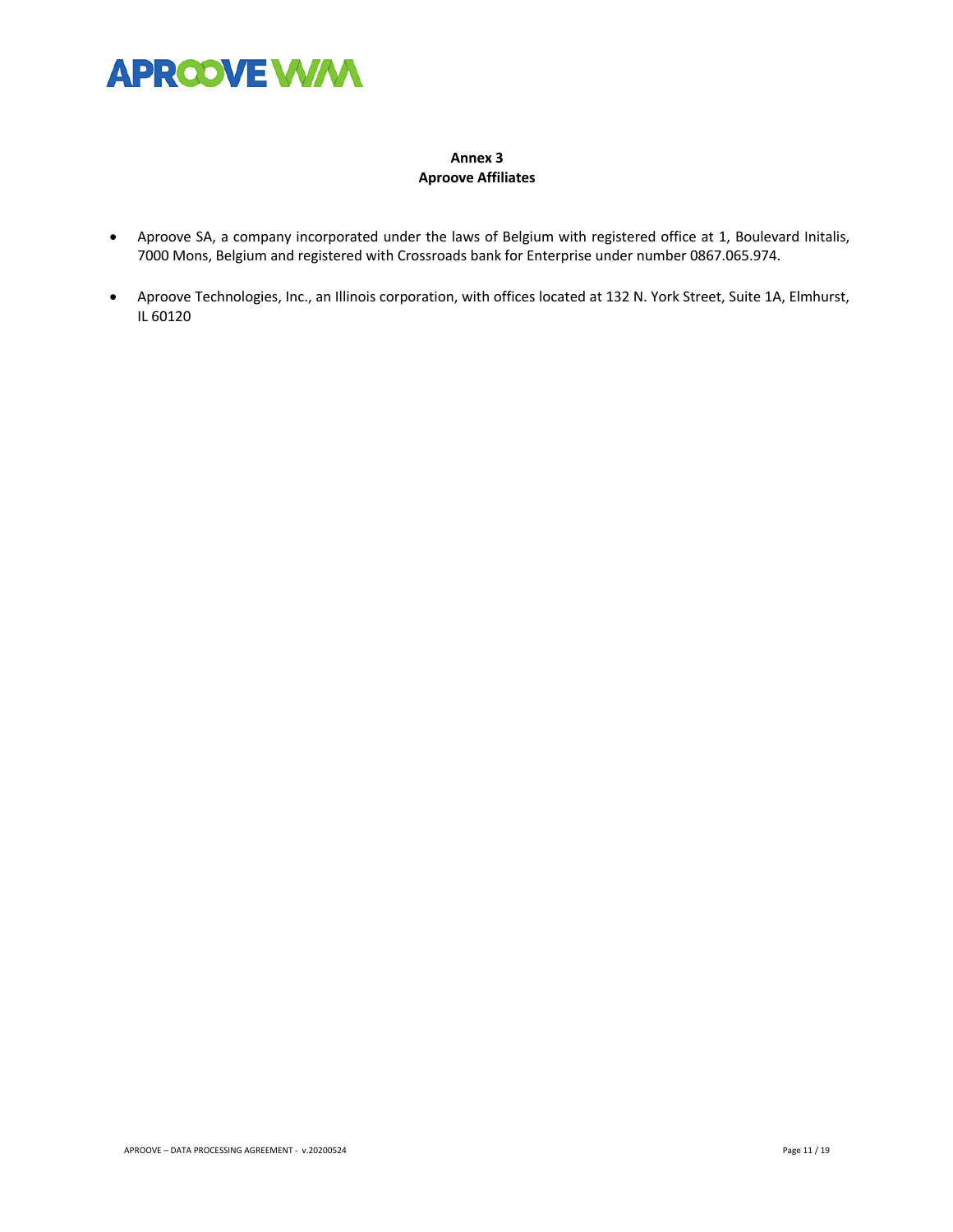

#### **Annex 4 – Standard Contractual Clauses**

## **Standard contractual clauses for the transfer of personal data from the Community to third countries (controller to processor transfers)**

*Data Transfer Services Agreement*

Forthe purposes of Article 26(2) of Directive 95/46/EC for the transfer of personal data to processors established in third countries which do not ensure an adequate level of dataprotection

Aproove (hereinafter the "**data importer**") **and**

Client (hereinafter the "**data exporter**")

#### each a "**party**"; together "**the parties**",

HAVE AGREED on the following Contractual Clauses (the Clauses) in order to adduce adequate safeguards with respect to the protection of privacy and fundamental rights and freedoms of individuals for the transfer by the data exporter to the data importer of the personal data specified in Annex 1.

#### *Clause 1*

#### *Definitions*

For the purposes of the Clauses:

- (a) *'personal data', 'special categories of data', 'process/processing', 'controller', 'processor', 'data subject'* and *'supervisory authority'* shall have the same meaning as in Directive 95/46/EC of the European Parliament and of the Council of 24 October 1995 on the protection of individuals with regard to the processing of personal data and on the free movement of such data;
- (b) '*the data exporter'* means the controller who transfers the personal data;
- (c) *'the data importer'* means the processor who agrees to receive from the data exporter personal data intended for processing on his behalf after the transfer in accordance with his instructions and the terms of the Clauses and who is not subject to a third country's system ensuring adequate protection within the meaning of Article 25(1) of Directive 95/46/EC;
- (d) *'the subprocessor'* means any processor engaged by the data importer or by any other subprocessor of the data importer who agrees to receive from the data importer or from any other subprocessor of the data importer personal data exclusively intended for processing activities to be carried out on behalf of the data exporter after the transfer in accordance with his instructions, the terms of the Clauses and the terms of the written subcontract;
- (e) '*the applicable data protection law'* means the legislation protecting the fundamental rights and freedoms of individuals and, in particular, their right to privacy with respect to the processing of personal data applicable to a data controller in the Member State in which the data exporter is established;
- (f) *'technical and organisational security measures'* means those measures aimed at protecting personal data against accidental or unlawful destruction or accidental loss, alteration, unauthorised disclosure or access, in particular where the processing involves the transmission of data over a network, and against all other unlawful forms of processing.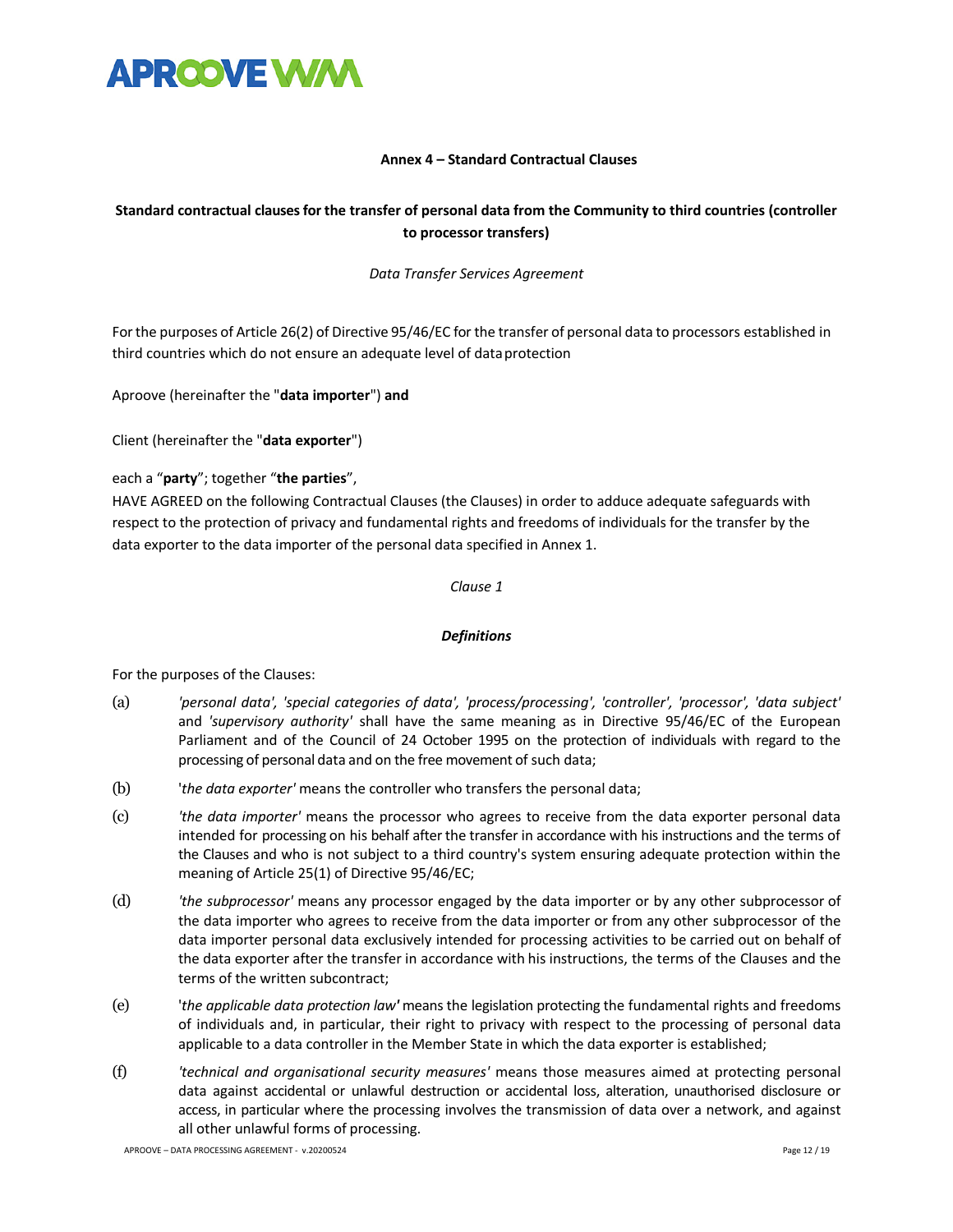

#### *Clause 2*

#### *Details of the transfer*

The details of the transfer and in particular the special categories of personal data where applicable are specified in Annex 1 which forms an integral part of the Clauses.

#### *Clause 3*

#### *Third-party beneficiary clause*

- 1. The data subject can enforce against the data exporter this Clause, Clause 4(b) to (i), Clause 5(a) to (e), and (g) to (j), Clause 6(1) and (2), Clause 7, Clause 8(2), and Clauses 9 to 12 as third-party beneficiary.
- 2. The data subject can enforce against the data importer this Clause, Clause 5(a) to (e) and (g), Clause 6, Clause 7, Clause 8(2), and Clauses 9 to 12, in cases where the data exporter has factually disappeared or has ceased to exist in law unless any successor entity has assumed the entire legal obligations of the data exporter by contract or by operation of law, as a result of which it takes on the rights and obligations of the data exporter, in which case the data subject can enforce them against such entity.
- 3. The data subject can enforce against the subprocessor this Clause, Clause 5(a) to (e) and (g), Clause 6, Clause 7, Clause 8(2), and Clauses 9 to 12, in cases where both the data exporter and the data importer have factually disappeared or ceased to exist in law or have become insolvent, unless any successor entity has assumed the entire legal obligations of the data exporter by contract or by operation of law as a result of which it takes on the rights and obligations of the data exporter, in which case the data subject can enforce them against such entity. Such third-party liability of the subprocessor shall be limited to its own processing operations under the Clauses.
- 4. The parties do not object to a data subject being represented by an association or other body if the data subject so expressly wishes and if permitted by national law.

#### *Clause 4*

#### *Obligations of the data exporter*

The data exporter agrees and warrants:

- (a) that the processing, including the transfer itself, of the personal data has been and will continue to be carried out in accordance with the relevant provisions of the applicable data protection law (and, where applicable, has been notified to the relevant authorities of the Member State where the data exporter is established) and does not violate the relevant provisions of that State;
- (b) that it has instructed and throughout the duration of the personal data processing services will instruct the data importer to process the personal data transferred only on the data exporter's behalf and in accordance with the applicable data protection law and theClauses;
- (c) that the data importer will provide sufficient guarantees in respect of the technical and organisational security measures specified in Annex 2 to this contract;
- (d) that after assessment of the requirements of the applicable data protection law, the security measures are appropriate to protect personal data against accidental or unlawful destruction or accidental loss, alteration, unauthorised disclosure or access, in particular where the processing involves the transmission of data over a network, and against all other unlawful forms of processing, and that these measures ensure a level of security appropriate to the risks presented by the processing and the nature of the data to be protected having regard to the state of the art and the cost of their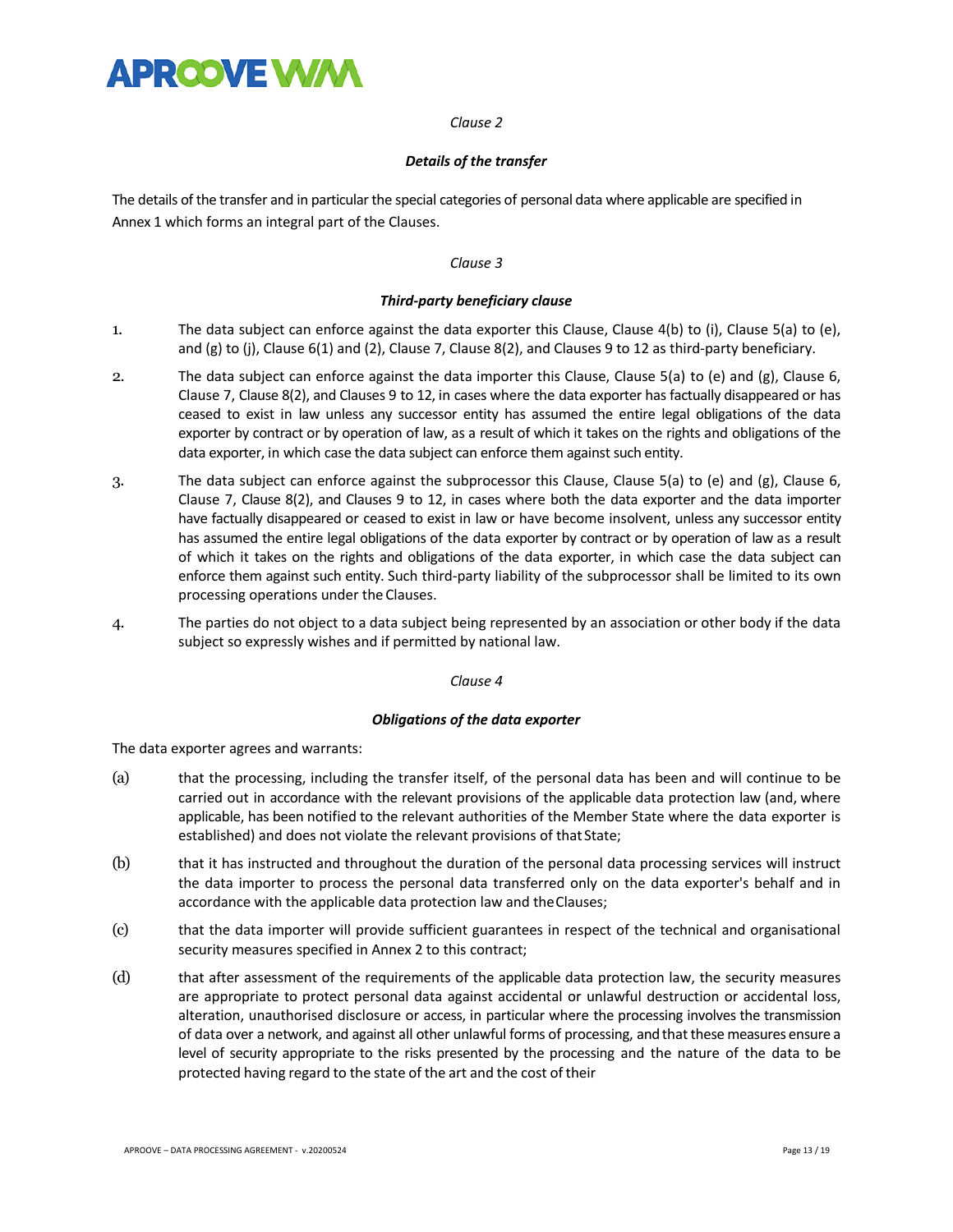

implementation;

- (e) that it will ensure compliance with the securitymeasures;
- (f) that, if the transfer involves special categories of data, the data subject has been informed or will be informed before, or as soon as possible after, the transfer that its data could be transmitted to a third country not providing adequate protection within the meaning of Directive95/46/EC;
- (g) to forward any notification received from the data importer or any subprocessor pursuant to Clause 5(b) and Clause 8(3) to the data protection supervisory authority if the data exporter decides to continue the transfer or to lift the suspension;
- (h) to make available to the data subjects upon request a copy of the Clauses, with the exception of Annex 2, and a summary description of the security measures, as well as a copy of any contract for subprocessing services which has to be made in accordance with the Clauses, unless the Clauses or the contract contain commercial information, in which case it may remove such commercial information;
- (i) that, in the event ofsubprocessing, the processing activity is carried out in accordance with Clause 11 by a subprocessor providing at least the same level of protection for the personal data and the rights of data subject as the data importer under the Clauses; and
- $(i)$  that it will ensure compliance with Clause 4(a) to (i).

#### *Clause 5*

#### *Obligations of the data importer*

The data importer agrees and warrants:

- (a) to process the personal data only on behalf of the data exporter and in compliance with its instructions and the Clauses; if it cannot provide such compliance for whatever reasons, it agrees to inform promptly the data exporter of its inability to comply, in which case the data exporter is entitled to suspend the transfer of data and/or terminate the contract;
- (b) that it has no reason to believe that the legislation applicable to it prevents it from fulfilling the instructions received from the data exporter and its obligations under the contract and that in the event of a change in this legislation which is likely to have a substantial adverse effect on the warranties and obligations provided by the Clauses, it will promptly notify the change to the data exporter as soon as it is aware, in which case the data exporter is entitled to suspend the transfer of data and/or terminate the contract;
- (c) that it has implemented the technical and organisational security measures specified in Annex 2 before processing the personal data transferred;
- (d) that it will promptly notify the data exporter about:
	- (i) any legally binding request for disclosure of the personal data by a law enforcement authority unless otherwise prohibited, such as a prohibition under criminal law to preserve the confidentiality of a law enforcement investigation,
	- (ii) any accidental or unauthorised access, and
	- (iii) any request received directly from the data subjects without responding to that request, unless it has been otherwise authorised to do so;
- (e) to deal promptly and properly with all inquiries from the data exporter relating to its processing of the personal data subject to the transfer and to abide by the advice of the supervisory authority with regard to the processing of the datatransferred;
- (f) at the request of the data exporter to submit its data processing facilities for audit of the processing activities covered by the Clauses which shall be carried out by the data exporter or an inspection body composed of independent members and in possession of the required professional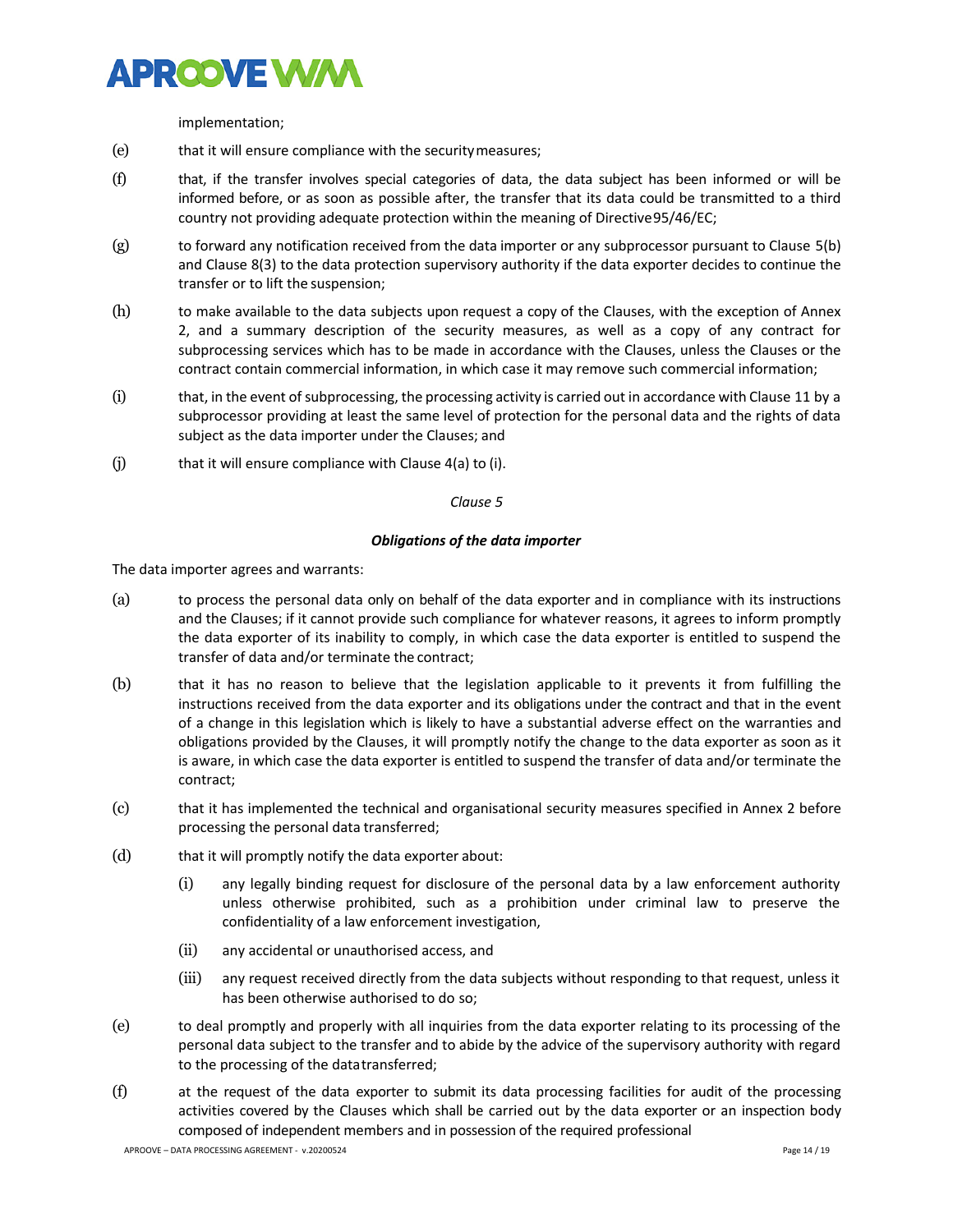## **APRODVE WAA**

qualifications bound by a duty of confidentiality, selected by the data exporter, where applicable, in agreement with the supervisory authority;

- (g) to make available to the data subject upon request a copy of the Clauses, or any existing contract for subprocessing, unless the Clauses or contract contain commercial information, in which case it may remove such commercial information, with the exception of Annex 2 which shall be replaced by a summary description of the security measures in those cases where the data subject is unable to obtain a copy from the data exporter;
- (h) that, in the event of subprocessing, it has previously informed the data exporter and obtained its prior written consent;
- (i) that the processing services by the subprocessor will be carried out in accordance with Clause 11; and
- (j) to send promptly a copy of any subprocessor agreement it concludes under the Clauses to the data exporter.

#### *Clause 6*

#### *Liability*

- 1. The parties agree that any data subject, who has suffered damage as a result of any breach of the obligations referred to in Clause 3 or in Clause 11 by any party or subprocessor is entitled to receive compensation from the data exporter for the damage suffered.
- 2. If a data subject is not able to bring a claim for compensation in accordance with paragraph 1 against the data exporter, arising out of a breach by the data importer or his subprocessor of any of their obligations referred to in Clause 3 or in Clause 11, because the data exporter has factually disappeared or ceased to exist in law or has become insolvent, the data importer agrees that the data subject may issue a claim against the data importer as if it were the data exporter, unless any successor entity has assumed the entire legal obligations of the data exporter by contract of by operation of law, in which case the data subject can enforce its rights against such entity.

The data importer may not rely on a breach by a subprocessor of its obligations in order to avoid its own liabilities.

3. If a data subject is not able to bring a claim against the data exporter or the data importer referred to in paragraphs 1 and 2, arising out of a breach by the subprocessor of any of their obligations referred to in Clause 3 or in Clause 11 because both the data exporter and the data importer have factually disappeared or ceased to exist in law or have become insolvent, the subprocessor agreesthat the data subject may issue a claim against the data subprocessor with regard to its own processing operations under the Clauses as if it were the data exporter or the data importer, unless any successor entity has assumed the entire legal obligations of the data exporter or data importer by contract or by operation of law, in which case the data subject can enforce its rights against such entity. The liability of the subprocessor shall be limited to its own processing operations under the Clauses.

#### *Clause 7*

## *Mediation and jurisdiction*

- 1. The data importer agrees that if the data subject invokes against it third-party beneficiary rights and/or claims compensation for damages under the Clauses, the data importer will accept the decision of the data subject:
	- (a) to refer the dispute to mediation, by an independent person or, where applicable, by the supervisory authority;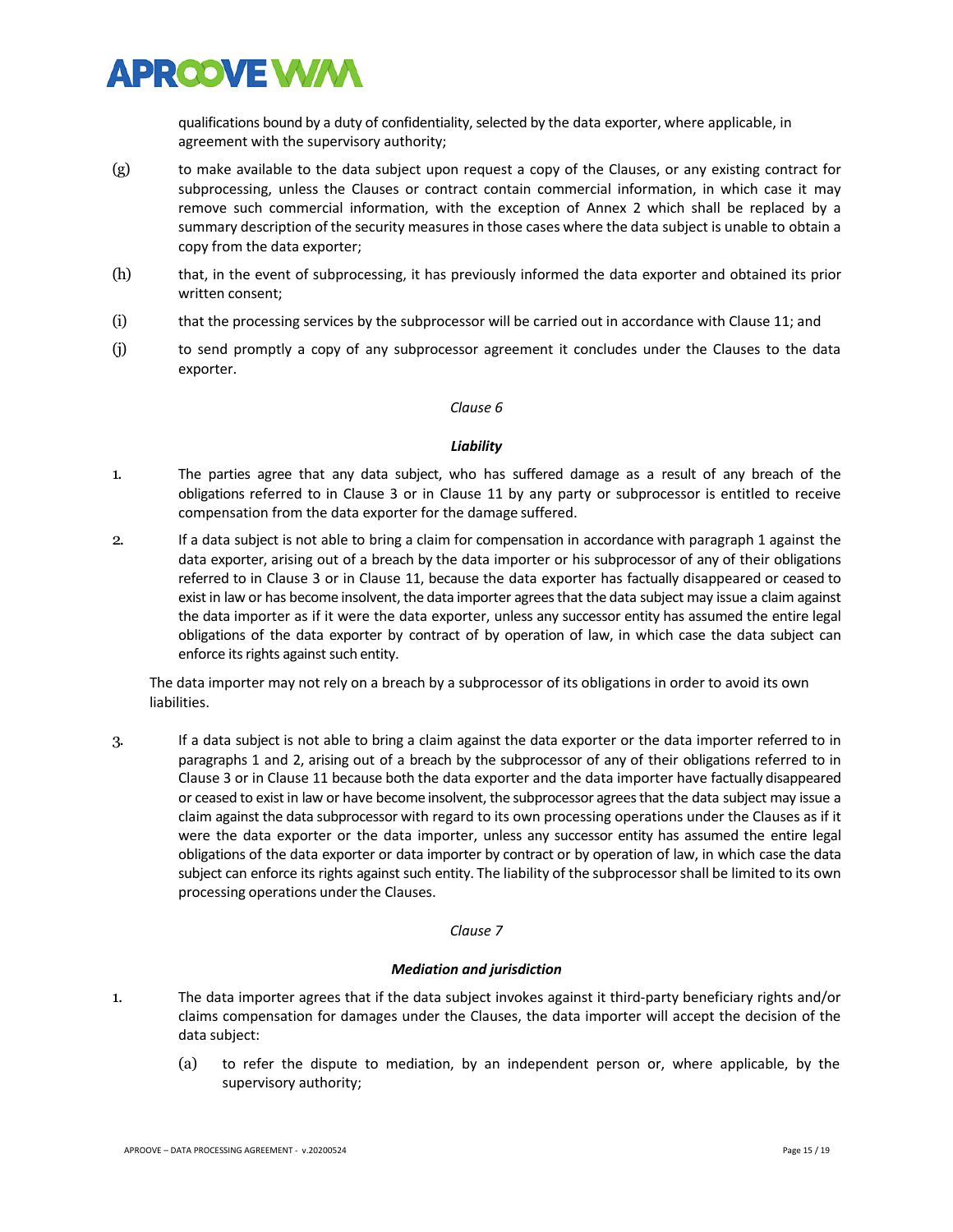## **APRODVE WAA**

- (b) to refer the dispute to the courts in the Member State in which the data exporter is established.
- 2. The parties agree that the choice made by the data subject will not prejudice its substantive or procedural rights to seek remedies in accordance with other provisions of national or international law.

#### *Clause 8*

#### *Cooperation with supervisory authorities*

- 1. The data exporter agrees to deposit a copy of this contract with the supervisory authority if it so requests or if such deposit is required under the applicable data protection law.
- 2. The parties agree that the supervisory authority hasthe right to conduct an audit ofthe data importer, and of any subprocessor, which has the same scope and is subject to the same conditions as would apply to an audit of the data exporter under the applicable data protection law.
- 3. The data importer shall promptly inform the data exporter about the existence of legislation applicable to it or any subprocessor preventing the conduct of an audit of the data importer, or any subprocessor, pursuant to paragraph 2. In such a case the data exporter shall be entitled to take the measures foreseen in Clause 5 (b).

## *Clause 9*

## *Governing Law*

The Clauses shall be governed by the law of the Member State in which the data exporter is established.

#### *Clause 10*

## *Variation of the contract*

The parties undertake not to vary or modify the Clauses. This does not preclude the parties from adding clauses on business related issues where required as long as they do not contradict the Clause.

#### *Clause 11*

## *Subprocessing*

- 1. The data importer shall not subcontract any of its processing operations performed on behalf of the data exporter under the Clauses without the prior written consent of the data exporter. Where the data importer subcontracts its obligations under the Clauses, with the consent of the data exporter, it shall do so only by way of a written agreement with the subprocessor which imposes the same obligations on the subprocessor as are imposed on the data importer under the Clauses. Where the subprocessor fails to fulfil its data protection obligations under such written agreement the data importer shall remain fully liable to the data exporter for the performance of the subprocessor's obligations under such agreement.
- 2. The prior written contract between the data importer and the subprocessor shall also provide for a third-party beneficiary clause as laid down in Clause 3 for cases where the data subject is not able to bring the claim for compensation referred to in paragraph 1 of Clause 6 against the data exporter or the data importer because they have factually disappeared or have ceased to exist in law or have become insolvent and no successor entity has assumed the entire legal obligations of the data exporter or data importer by contract or by operation of law. Such third-party liability of the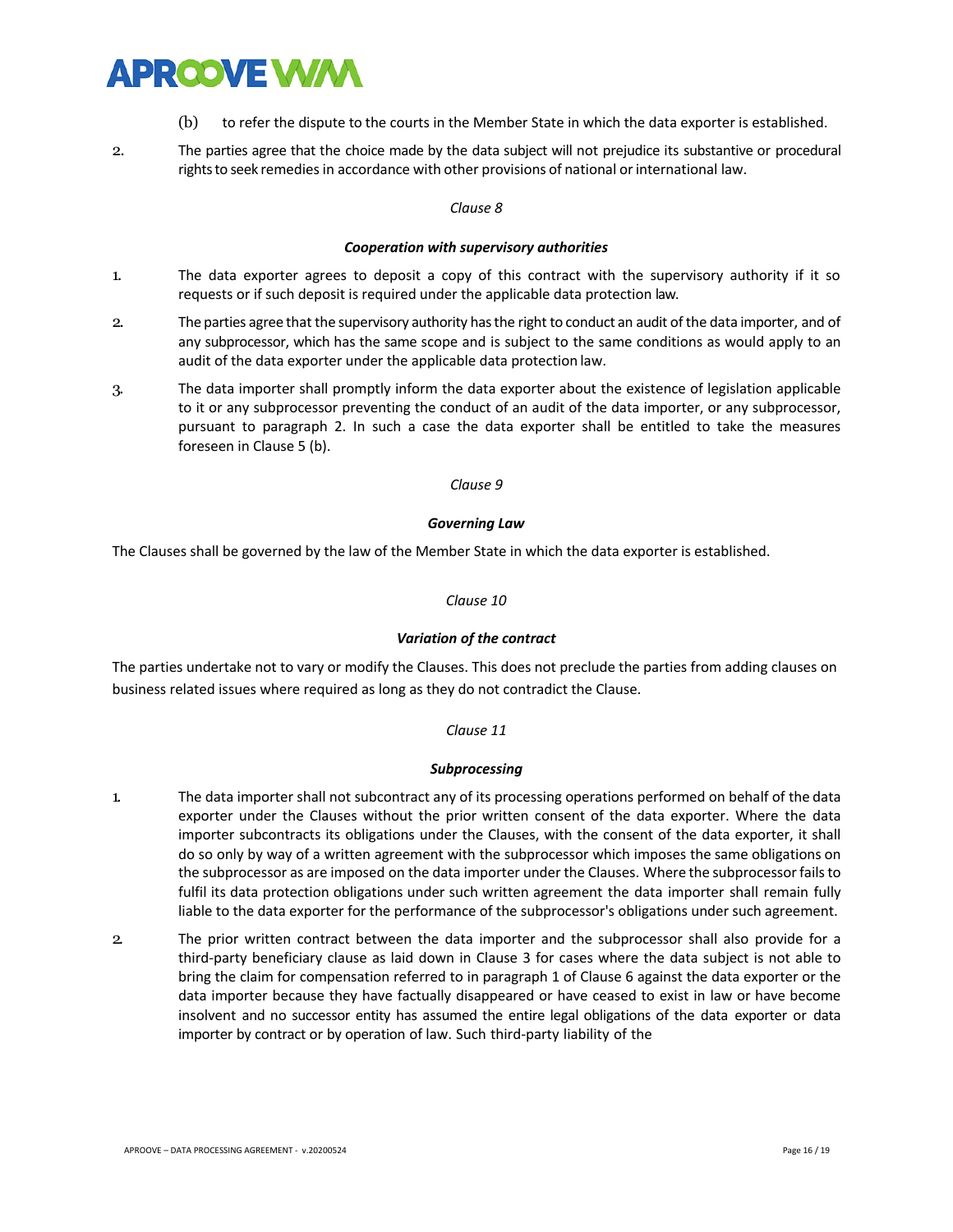## **APROOVE WAA**

subprocessor shall be limited to its own processing operations under the Clauses.

- 3. The provisions relating to data protection aspects for subprocessing of the contract referred to in paragraph 1 shall be governed by the law of the Member State in which the data exporter is established.
- 4. The data exporter shall keep a list of subprocessing agreements concluded under the Clauses and notified by the data importer pursuant to Clause 5 (j), which shall be updated at least once a year. The list shall be available to the data exporter's data protection supervisory authority.

## *Clause 12*

## *Obligation after the termination of personal data processing services*

- 1. The parties agree that on the termination of the provision of data processing services, the data importer and the subprocessor shall, at the choice of the data exporter, return all the personal data transferred and the copies thereof to the data exporter or shall destroy all the personal data and certify to the data exporter that it has done so, unless legislation imposed upon the data importer prevents it from returning or destroying all or part of the personal data transferred. In that case, the data importer warrants that it will guarantee the confidentiality of the personal data transferred and will not actively process the personal data transferredanymore.
- 2. The data importer and the subprocessor warrant that upon request of the data exporter and/or of the supervisory authority, it will submit its data processing facilities for an audit of the measures referred to in paragraph 1.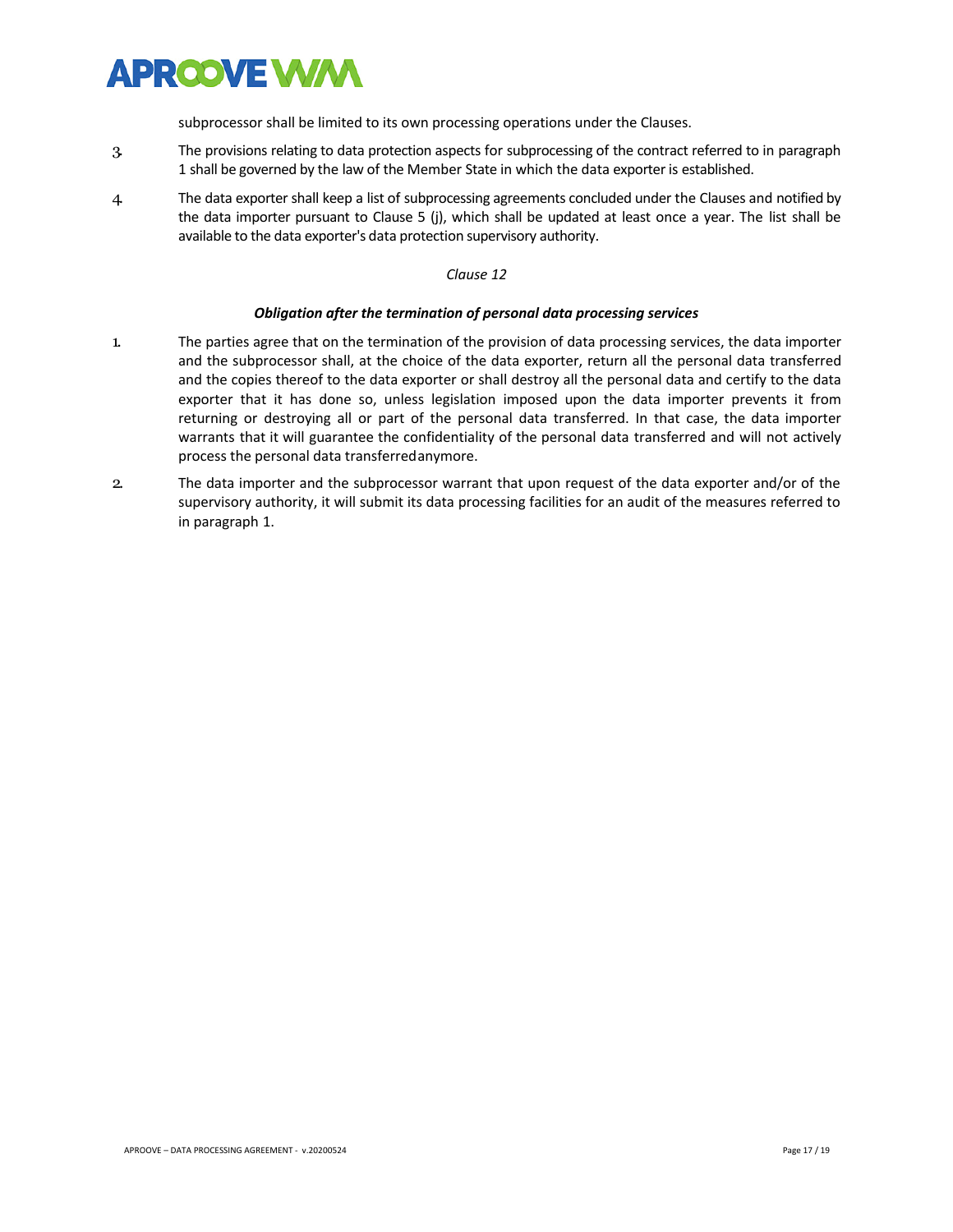## **APROOVE WAA**

#### **Appendix 1 to the Standard Contractual Clauses**

#### **Data exporter**

Client **Data**

**importer** 

Aproove

#### **Data subjects**

The personal data concern End Users of the Services, in addition to individuals whose personal data is supplied by End Users of the Services.

#### **Categories of data**

The personal data transferred concern the following categories of data:

- Direct identifying information (e.g., name, email address, telephone).
- Indirect identifying information (e.g., job title, gender, date of birth).
- Device identification data and traffic data (e.g., IP addresses, MAC addresses, weblogs).
- Any personal data supplied by users of the Cloud Product.

#### **Special categories of data**

Aproove does not knowingly collect (and Client or End Users shall not submit or upload) any special categories of data (as defined under the Data Protection Legislation).

#### **Purposes of processing**

The personal data is processed for the purposes of providing the Services in accordance with this Services Agreement.